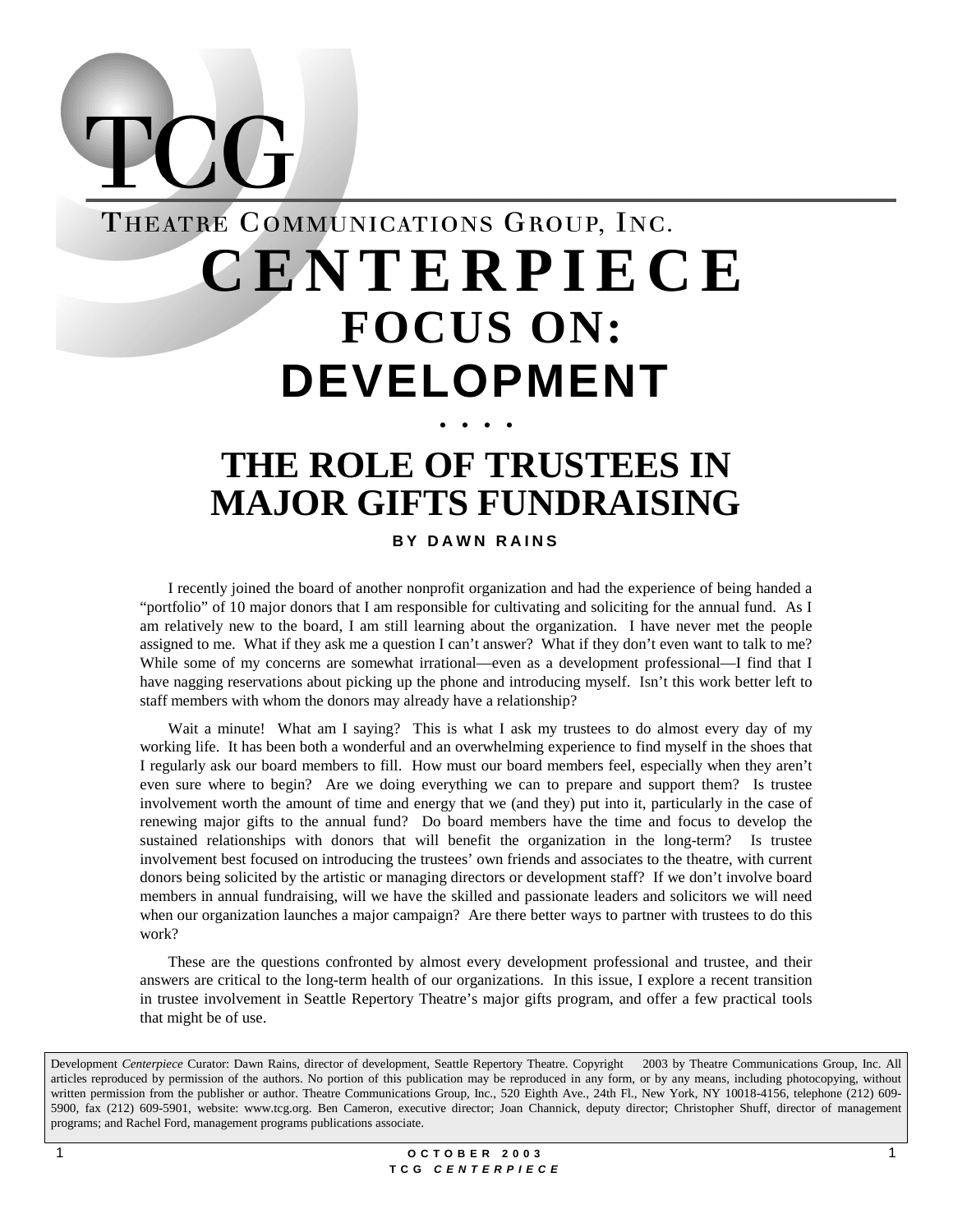In a second article, Carter Hiestand, who recently joined the Cleveland Play House after many years with Case Western Reserve University, talks about his perceptions of the differences in major gifts fundraising between the worlds of higher education and theatre. As trustee involvement in fundraising is one of the most challenging issues faced by development professionals around the country, I would love to hear your feedback and suggestions on effective strategies and alternative models that would be worth discussing in future issues of *Centerpiece*.

# **E NGAGING A B OARD IN MAJOR GIFTS F UNDRAISING**

#### **BY DAWN RAINS**

t the first board meeting of Seattle Repertory Theatre's 40thanniversary season, the board t the first board meeting of Sea<br>Repertory Theatre's 40th-<br>anniversary season, the board<br>president announced that if the theatre was going to continue to thrive in Seattle's tough economic climate and produce an ambitious 40th-anniversary season of which we could all be proud, Seattle Rep's Board was going to have to reorient itself to focus on a new priority—it was going to have to become a "development board" in a way it never had been before. The main focus of this transformation needed to be increased board involvement in major gifts fundraising for both the annual fund and the ongoing \$15-million endowment campaign.

Why the urgency? Seattle Rep's Board has always had an individual gifts committee, a corporate gifts committee and an event committee—board members have always been involved in development. However, over the previous several years, especially during the economic boom years of the late 1990s, fundraising had been (in retrospect) relatively easy. Major gifts to the annual fund had always been solicited by highly personalized letters signed by trustees; we had had very few face-to-face meetings with our donors outside the context of a major campaign. The development staff was bigger and highly capable, and the board's fundraising work had been almost entirely delegated to the development committees—it had somehow ceased to be the work of the full board. Very little prospecting took place, as the individual gifts committee had their hands full just renewing current and lapsed major donors to the annual fund.

No sooner had we begun the quiet phase of our endowment campaign than the economy took a turn for the worse. As a result, the board's most experienced, passionate and willing major gifts fundraisers had been divided between two important fundraising priorities—the annual fund and a \$15-million endowment campaign. In fact, some of our strongest trustee fundraisers were serving on both initiatives and getting burned out. Finally, while a large board (58 people) provides the theatre with significant resources and a broad reach into the community, it can also allow a fair degree of anonymity and diffused sense of responsibility. The development staff had become frustrated by their inability to hold trustees accountable, and the annual scramble during the final weeks of the fiscal year to round up all of those outstanding annual fund gifts. Even though we had been successful at raising more and more money from individual donors, it was clearly time for a change.

As the most critical part of this shift, the board and staff leadership decided to combine the two committees tasked with major individual gifts—the Individual Gifts Committee (focused on annual fund gifts of \$1,000 or more) and the Endowment Steering Committee (focused on individual gifts to the Endowment) in order to create a new force for major gifts fundraising at Seattle Rep. With this change, we hoped to accomplish the following:

! Enable the theatre to make comprehensive, multiyear "asks" of each donor, eliminating multiple solicitations and potential confusion.

- Maximize trustee relationships with donors and prospects, ensuring that the best person to ask is assigned to both the endowment and the annual fund requests.
- $\div$  Minimize the constant communication and coordination that the two committees require.
- Maximize the time of several board members who were initially assigned to both committees.
- ! Involve and train more board members to do one-on-one solicitations; thus, building the theatre's ability to raise major gifts now and in the future.

### **New Major Gifts Team Structure**

The newly comprised Major Gifts Team's mission was to oversee the theatre's endowment and annual fund major gifts programs—focused exclusively on a limited pool of 180 endowment prospects and current annual fund donors of \$1,000 or more. Each donor was determined to be a prospect for the annual fund, the endowment or in many cases, both campaigns. The important work of introducing new people to the theatre was delegated to an entirely new board development committee, the Prospecting Team.

In order to build in accountability to their peers, we set up four subteams within the newly comprised Major Gifts Team, each with its own trustee leader. Each leader was responsible for cultivating and soliciting their own portfolio of 8–12 donors and overseeing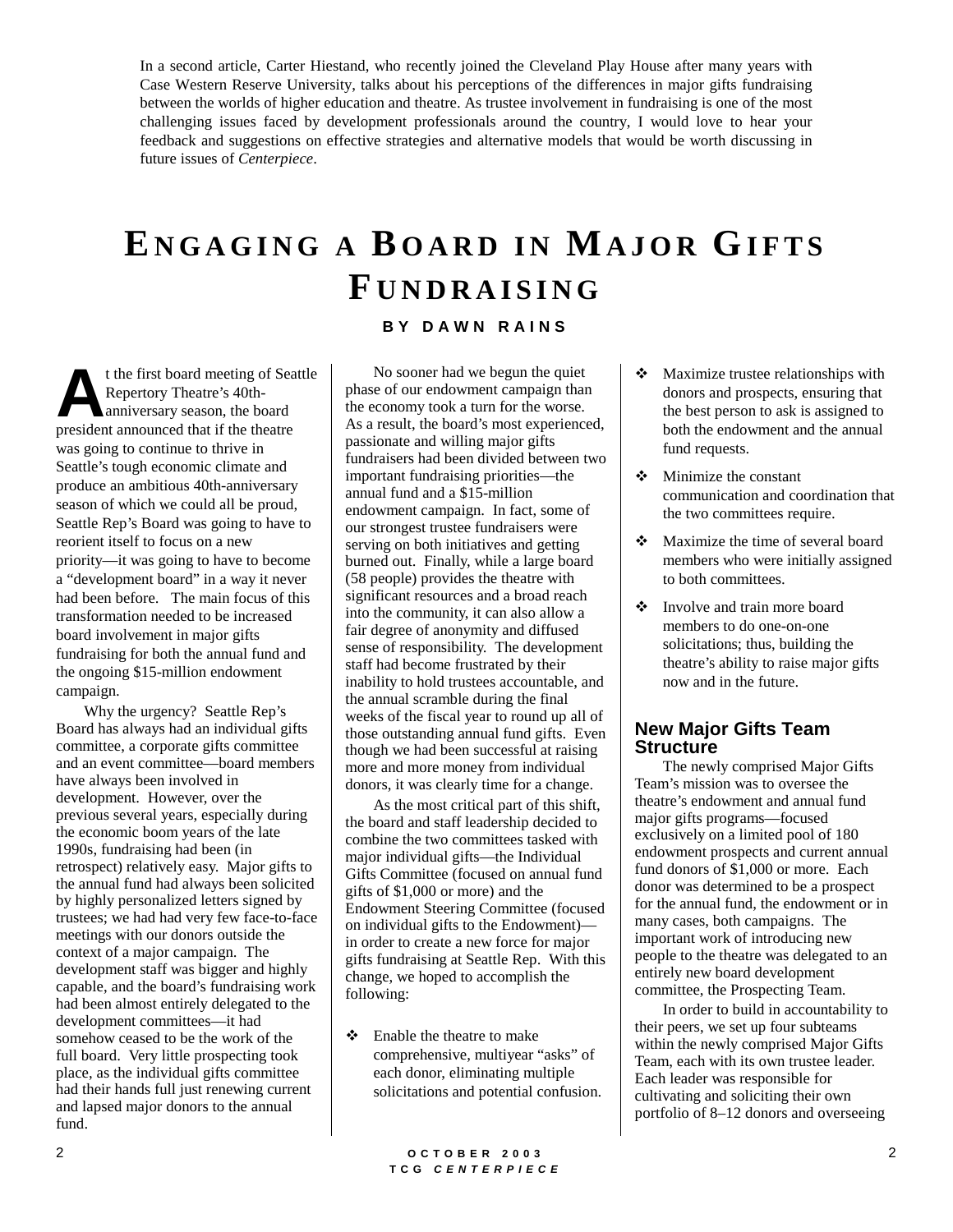three additional board members who each had their own portfolios of 8–12 donors. Two of the subteams (and their prospective donors) were supported and managed by the associate director of individual gifts, and two subteams were supported by the development director.

At the beginning of the season, we set a lofty goal of 50 face-to-face solicitation meetings involving trustees. The staff met with each of their team members to develop cultivation and solicitation strategies for each prospective donor. At that time, we scheduled 8 to 10 contacts with each donor, which were then built into a master calendar. Every week, a development staff member emailed or faxed each board member about his or her cultivation and solicitation tasks for the upcoming week. Trustees would update that staff person on the progress on their tasks. If a trustee was not performing, we could call on their team leader to check in with them.

As you can imagine, this process was highly time intensive for the development staff, but we felt that breaking the major gifts work of the board into smaller chunks might help to make the whole process seem more manageable. We used scheduled major donor events as catalysts and opportunities for board members to make contact, particularly with people they didn't know.

### **The Outcome**

How many solicitation meetings did we finally achieve? Just a handful, but more than we have ever achieved before. How many contacts via notes, phone and events did Seattle Rep board members have with our donors? Hundreds. Two trustees that had never gone on a personal solicitation on behalf of the theatre were successful in not only getting a meeting, but at making a double ask for both our annual fund and our endowment campaign. Overall, the team and staff raised more than \$600,000 last season. On the other hand, the staff was still scrambling to follow up with outstanding annual fund major donors in the weeks before the close of the fiscal year, because several board members had failed to follow through with their assigned tasks or had simply run out of time.

The larger question: Was it worth the time and energy that we invested to involve the board members in major gifts fundraising? My honest answer would

have to be: sometimes. We all know that when personal relationships already exist, they can be essential to our success. Where they don't, the staff can just as capably cultivate and solicit those gifts. We have also found that if a gift is going to be relatively easy to secure, it may not be worth using up a trustee's personal or professional capital to solicit the gift. However, mid-level donors (\$1,000) really appreciated the new attention that they received from trustees, and we believe that we have strengthened our relationships with these donors. Many increased their annual gifts, several attended small events to learn more about the endowment campaign, and event attendance and interest in our work among this group of donors grew steadily throughout the year.

## **What Worked?**

- ! **Training opportunities throughout the season:** We started the year with a short session to help each trustee articulate his or her own personal case for Seattle Rep. In the second meeting, we talked about what to write in cultivation notes, or how to follow up on an event invitation. In the third meeting, we did roleplaying exercises on how to get a face-toface meeting, including how to deal with objections. Finally, after much cultivation had taken place, we talked about the ins and outs of a face-to-face solicitation meeting. As trustees began to go on solicitation meetings, we had them report back to the full team about how it went, what they would have done differently, and the questions they were asked and how they responded. In our experience, working these 20-minute training sessions into each of our committee meetings was more effective than scheduling a half-day of major gifts training—more people attended, and it seemed that people felt less overwhelmed by the information.
- ! **Creating a plan for each donor:** For the first time, we created an individualized cultivation and solicitation plan for each donor, with 8–10 planned contacts for each of 180 donors throughout the year.

Some of the tasks were assigned to the trustee (follow up on an event invitation, get a face-to-face meeting), and some were assigned to staff members (send an invitation or information on a particular production or program.) While it was a massive undertaking, planning ahead and scheduling each contact significantly improved our contact with donors. It also helped trustees to break their work into smaller, more manageable chunks (see sample Cultivation Planning Form on page 7.)

! **Weekly reminders of cultivation and solicitation tasks:** Each Monday morning, a development staff member sent reminders about cultivation and solicitation tasks to each board member, the managing director and the senior development staff. Of course, some board members didn't follow through as well as others, but for many, being reminded of the one or two things they needed to do that week, with all of the information they need to do it (phone numbers, addresses and purpose for each contact), made the whole process more manageable.

## **What Didn't Work?**

- ! **Combined ask was confusing and overwhelming to some:** For those trustees who never really got off the ground, it seemed that part of what was holding them back was the overwhelming idea of having to make a combined ask for both the annual fund and the endowment campaign. However, several trustees proved fairly proficient in this process.
- ! **Some board members hit stumbling blocks:** Despite their best efforts, some trustees were not successful in setting up meetings with donors. Some did not get the level of gift that they had hoped for. In those cases, it was essential that team leaders and staff stepped in to reassure and encourage these trustees to continue their work.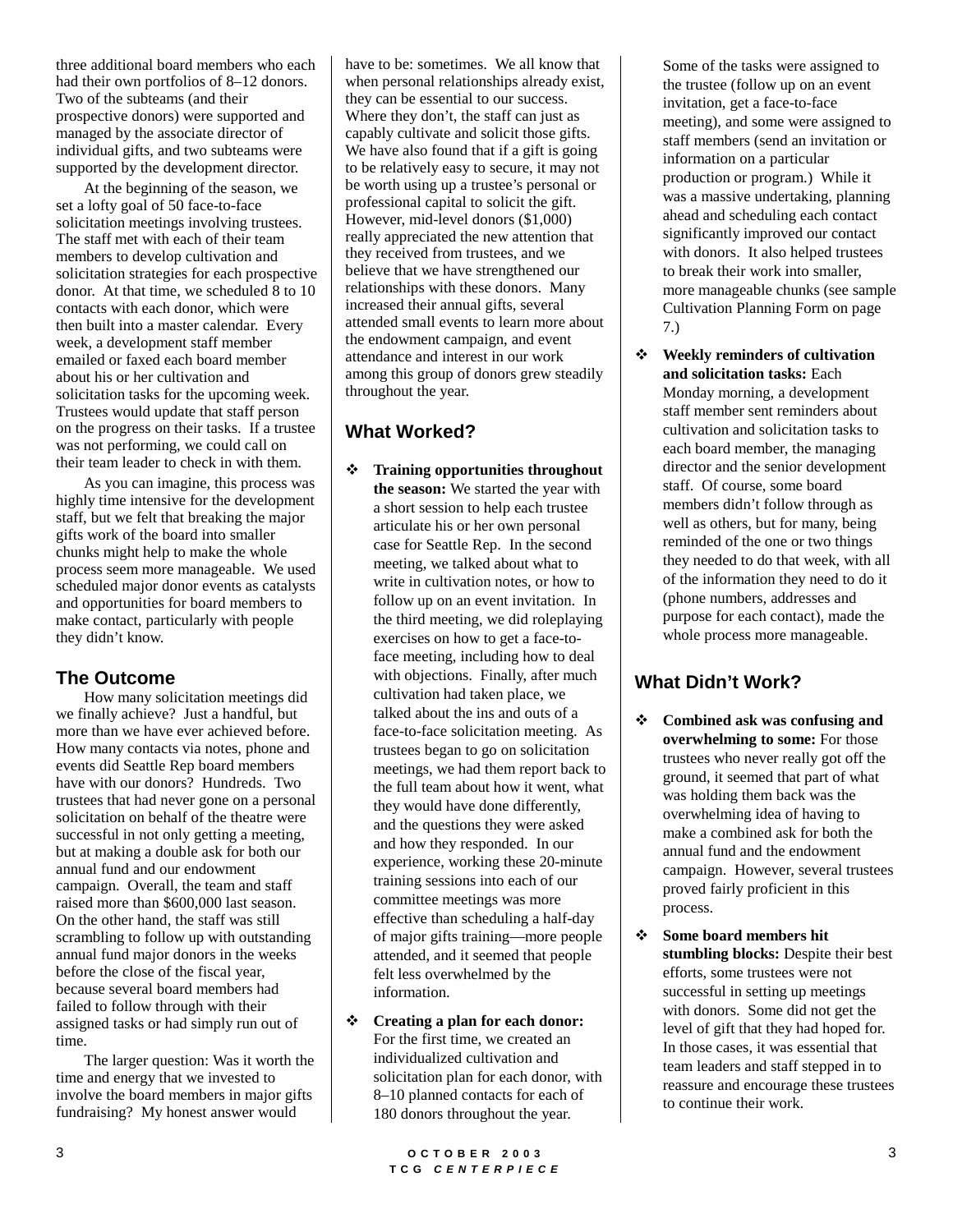! **Some board members still just didn't do the work:** Some board members could still not be encouraged, prodded or dragged to do their cultivation or solicitation tasks, an especially demoralizing result for the rest of the team members and staff. If someone is hesitant or downright resistant to serving on the Major Gifts Team, I am now inclined to work with him or her to find another way to contribute to the theatre's development efforts rather than twist his or her arm to participate.

## **What Did We Learn?**

! **Board members have different needs:** We found that we had two distinct subgroups within our Major Gifts Team. The first is a group of people experienced with soliciting and being solicited, whether it is for the annual fund, special campaign or event support. They tend to be well

established in the community with many long-standing relationships, and they are well versed in the ups and downs of *quid pro quo*. This group was largely assigned to cultivate and solicit the people they knew.

The second group includes relatively new trustees who are making some of their largest gifts ever to our organization, and who had never (or only modestly) asked friends and colleagues to give to an organization that they care about. This group was doubly challenged: They had not participated in fundraising previously, and we were asking them to focus on donors that they (and, in many cases, the staff) had never met.

As the work of the team progressed, the questions and concerns raised by these two groups were in stark contrast to one another—they had different needs in terms of level and type of staff

support. Interestingly enough, as a group, the less experienced trustees attained better overall results and were more likely to complete the tasks to which they had agreed.

! **Board members need early success:** A few board members did not have a successful experience early in the year, through no fault of their own. Upon following up an endowment event invitation, a longtime, mid-level annual fund donor said to one of our intrepid trustees: "I don't know where they got the idea that I wanted to give to the endowment campaign." As time went on, these trustees got increasingly discouraged that they had not been able to get a meeting, or had not been able to achieve any personal contact with a prospective donor. If we had been able to engineer an early success, these board members would have definitely been more effective throughout the year.

## **S AMPLE C ULTIVATION T OOLS S UGGESTED TO B OARD M EMBERS**

*Note to readers: While some of these opportunities might seem obvious to staff members, many trustees were very pleased to receive this comprehensive list of the tools that were available to them, including events, publications, special behind-the-scenes opportunities, etc.,—that they had more at their fingertips than just writing a personal note or scheduling a meeting.*

- **Tickets:** We are happy to provide you with an additional pair of theatre tickets to bring friends or associates who you are introducing to the theatre. In addition, we are pleased to schedule an opportunity to meet the artistic director, the managing director or a member of senior staff, or to set up an opportunity to go backstage following a performance to meet the cast.
- ! **Behind-the-Scenes Opportunities**: We can arrange an opportunity to attend our Meet-n-Greet, our traditional gathering of the full company on the first day of rehearsal for every show, followed by the opportunity to observe a readthrough of the script. In addition, the opportunity to visit and observe (as approved by a show's director) rehearsals or tech week, and/or to take behind-the-scenes tours are additional tools at your disposal.
- ! **London Tour with Artistic Director and Managing Director**: Available to \$100,000 donors to the endowment and \$25,000 donors to the annual fund, this exclusive tour to London is a great enticement for upper-level gifts.
- ! **Major Donor Events**: Targeted for Playwrights Circle level (\$3,000 and above), opening night dinners provide a regular opportunity to bring donors and trustees together with artists and key members of the staff. In addition to opening night events, we annually host several other events to cultivate, solicit and thank donors at other levels.
- ! **Fundraising Events**: Also, our major fundraising events are great ways to introduce new people and companies to Seattle Rep:
	- ♦ Repartee Gala Dinner Dance
	- ♦ SRO/Nordstrom Fashion Show & Luncheon
	- 40th-Anniversary Celebration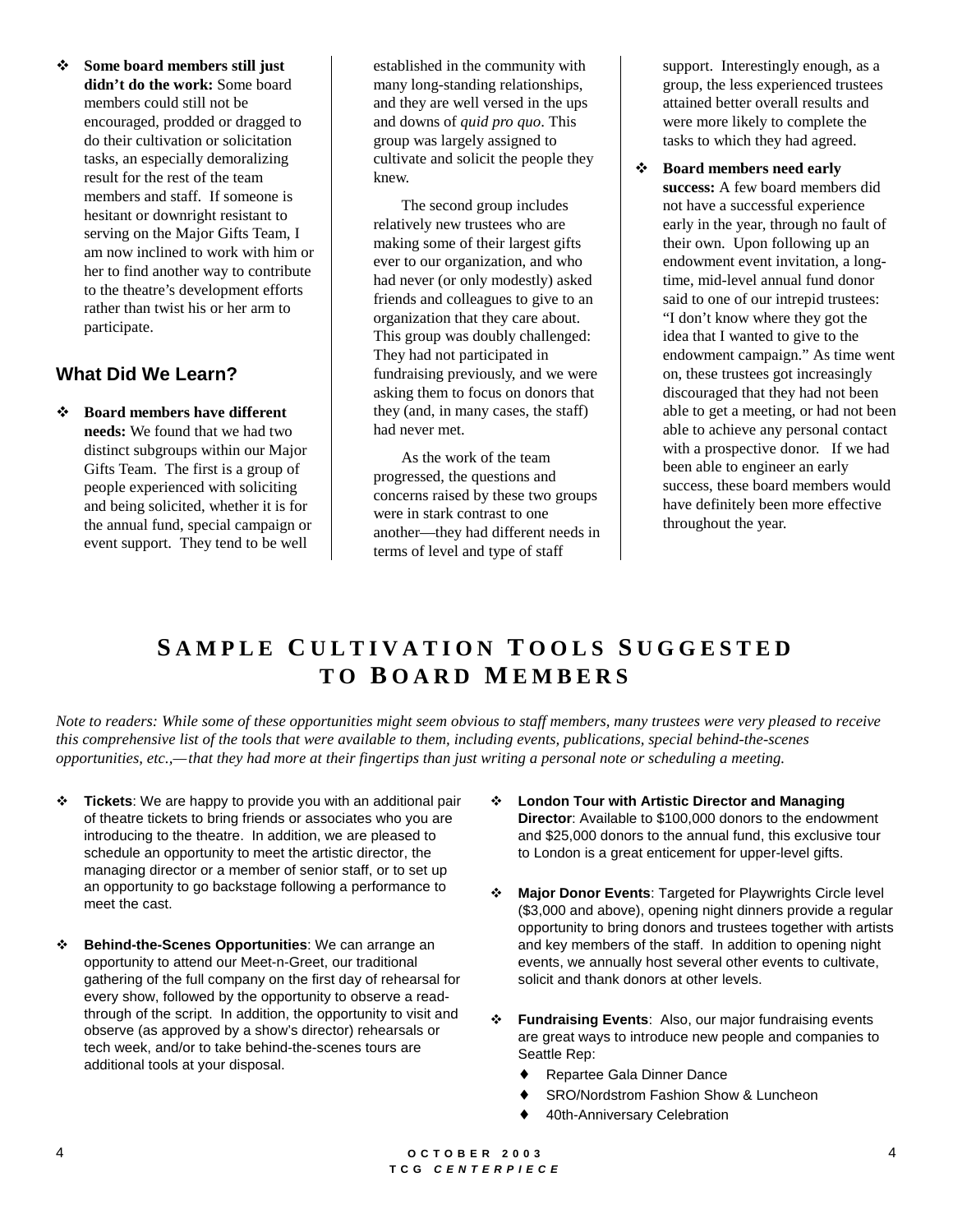- ! **Education Events:** Seattle Rep has one of the most comprehensive arts education programs in our region, going far beyond the usual student matinee performances. Our long-term residencies, ranging from 10 weeks to a full school year, result in the students' creating original theatre pieces based on the work that they have experienced at Seattle Rep. The culmination of these residencies are public performances at the school and at Seattle Rep. These events are usually illuminating, touching and often hilarious—and serve as the best showcase of the work we do in the public schools and throughout our community.
- ! **Donor Lounge**: Located in the theatre, this new lounge provides an exclusive venue for you to meet and/or bring donors and prospects for small and intimate cultivation gatherings during intermission or before and after the plays.
- **\*** Major Gifts Brochure: To be included in mailed solicitation packages or brought to solicitation meetings and events. Provides detailed information on Inner Circle membership and benefits as well as a pledge card to leave with the donor.
- **\*** Publications: If you need an overview of the current season's programming, a season brochure is available.

Also, for a special "behind-the-scenes" look at the season, we can provide a copy of the "Chris Notes"—our version of Cliff Notes to the season. If your prospect is most interested in Seattle Rep's arts education programs, we can provide a copy of our education brochure. Also, for the first time in more than eight years, Seattle Rep is producing an annual report, which provides a great overview of the organization.

- ! **Prospect Researcher**: A full-time staff member works in conjunction with the development staff and team members to provide the background information you will need about our prospects and donors and how to best partner with them for the advancement of the theatre. This information may include details about their relationship to and interest in Seattle Rep, their support of like organizations in the community, their professional and educational backgrounds, etc.
- **Seattle Rep Note Cards: Perfect for your every personal** note-writing need!
- **\*** Donor Benefits: A wide range of donor benefits are available at every level to make every visit to Seattle Rep more meaningful, convenient and enjoyable.

## **F ROM ACADEMIA TO THE T HEATRE BY CARTER HIESTAND**

he question was asked of me nearly every day in my first month as director of development at the Cleveland Play House: "How is raising money for the theatre different from raising money at the university?" I was asked to write this article, but let me say that this transition has only been in place **FR**<br>**The question**<br>**The contract of the months!** 

For eight years I was the director of development for the College of Arts and Sciences at Case Western Reserve University, a "Top Fifty" national research university. We had 24,000 alumni just within the college. In addition, there were potential donors from other parts of the school. The university has an endowment of over \$1 billion and a development staff totaling nearly 100 people. The question "Will we make budget?" was never asked. If anyone ever made comparisons between "contributed income" and "earned revenue," I never heard them! Of course, these are the obvious differences.

Yet, when I was asked to write this article, I had to take a step back and ask myself, "Is it really that different?" After all, you know all the clichés: "fundraising is friend raising"; "people give to people"; and "articulate your mission clearly and people will give." What then is unique about fundraising for the theatre?

There are two differences that I experience on a weekly basis. **At the university, fundraising was staff-driven.** Fundraising for the theatre is board-driven. In my eight years at Case Western Reserve, I made a fundraising call with a board member (or volunteer) only nine times. I don't always work with board members here, but board members do 80 percent of our solicitations.

I keep wondering, "Should it be this way?" Is this "traditional" model of nonprofit fundraising still the way to go? Perhaps the answer depends on the size of the theatre, the board and the staff. It seems to me that unless you are in a major campaign, most board-driven fundraising is mainly for the theatre's annual fund. That is all very important. Yet, what is one of the main challenges for theatres around the country?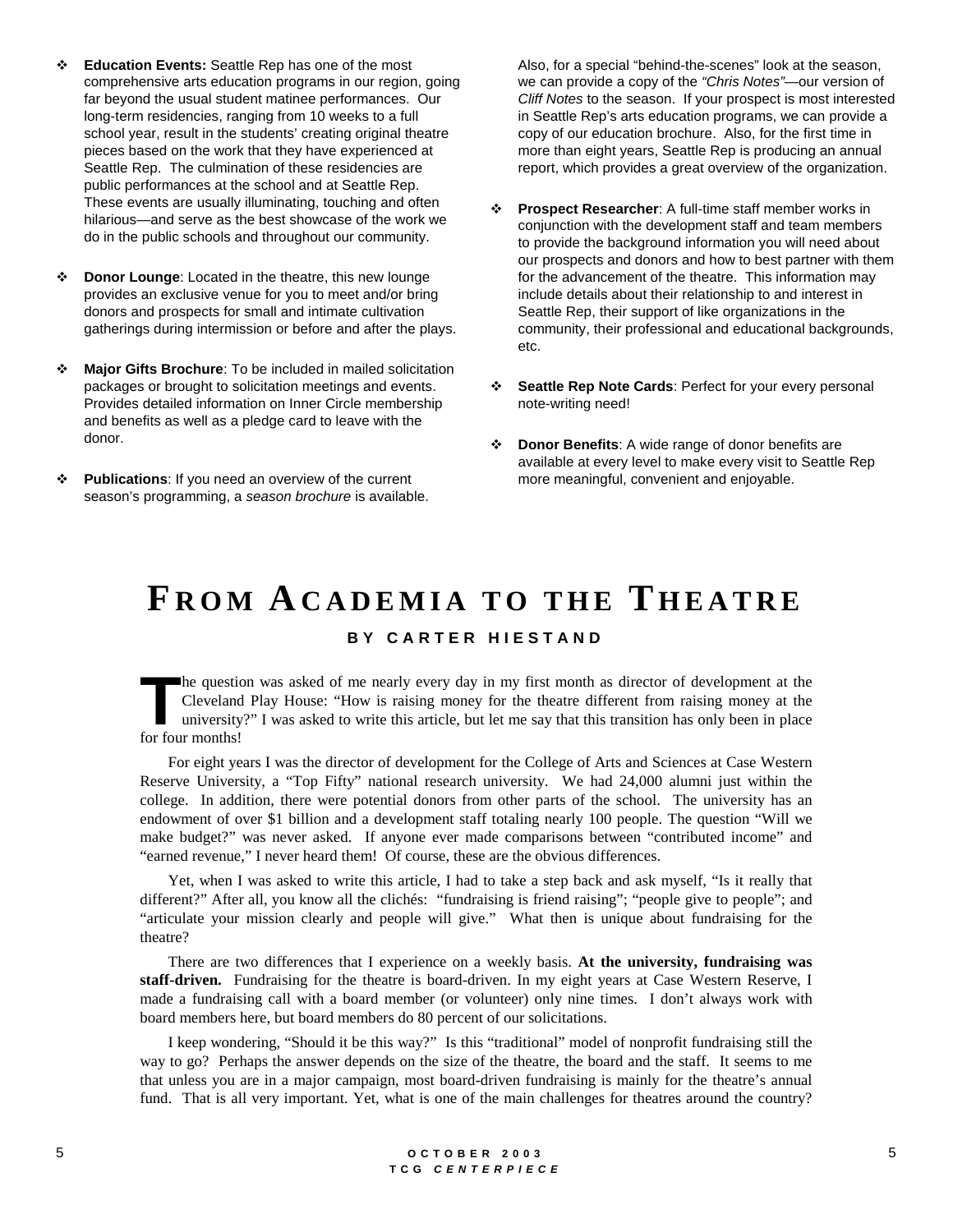Their endowments are small, and during the "lean" times, they don't have enough supplemental income to help get them through it.

Can board members be expected to help raise major gifts to endow different parts of the theatre (unless they are in a campaign where such gifts are planned and executed)? In this day of busy schedules, can a board member take the time to cultivate the relationship that is often so necessary to solicit a major gift from a donor? All the neat formulas in the books seem to ignore this fact. I suspect that it is the staff (the development staff and the artistic or managing director) who can make the time, and hopefully, develop the relationships necessary for major gift/endowment fundraising. Unless this is done, won't the organization always be too "annual fund dependent"?

The second major difference is **the reason people give to the theatre versus the reason they give to the university.** Recently, it was announced in the local news that an elderly woman's estate of \$10 million had been left entirely to just two organizations: an animal rights organization and a nature organization. Most interesting was the fact that the woman had never been involved in either organization, indeed, had NEVER EVEN VISITED either organization. Why the gift? Her executor said it all: "animals and nature were her two passions."

The donors who I have met in the theatre give because of their passion for theatre. Many of them were involved in amateur theatre when they were younger. Many also attend performances at other theatres in the city. All of them have been involved for a long time. In contrast, the passion for the university donor comes from its being his or her *alma mater*, in particular, and he or she gives mainly out of loyalty and obligation. (Very seldom did I hear the alumni/ae describe their passion for education.) The loyalty of the donors I now work with is for theatre and the arts in general, as experienced through the Cleveland Play House in particular.

How does this difference play out? It might be the difference between the emotive and the cerebral. Theatre donors might ask: Were the productions…moving …entertaining…well directed… (you fill in the blank)? The frequent questions about the university are "Where did we rank this year? Are we drawing good students? Are we attracting strong faculty with good credentials?" In theatre, we are evaluated more, and on a daily basis, by how we fulfill our mission. I'm not sure any of my alumni donors were even guided by the mission statement of the university.

Dare I say also that maybe another key difference is that education is an accepted value, a given, never one debated or reconsidered. Unfortunately, it seems that the importance of the arts, especially during tough times, is forever being re-evaluated—which impels us, as arts fundraisers, to continue to articulate clearly, and with passion, why funding for the arts is so important.

*—Carter Heistand is the director of development for the Cleveland Play House. He can be reached at* chiestand@clevelandplayhouse.com*.*

### **CENTERPIECE TOPIC CURATORS**

If you would like to contribute an idea for a *Centerpiece* topic, please notify the appropriate curator or contact:

! *Marketing*

**Barbara Geeson Watson**, director of audience development, Center Stage, bwatson@centerstage.org

- ! *Development* Dawn Rains, director of development, Seattle Repertory Theatre, dawnr@s[eattlerep.org](mailto:bwatson@centerstage.org)
- ! *Education* **Daniel Renner**, director of education, Denver Center Theatre Company, renner@dcpa.org
- ! *Governance* **Judy Hansen**, trustee, Milwaukee Repertory Theater, hansenjudy1@aol.com
- ! *Topical Issues* Email TCG's **Chris Shuff** at cshuff@tcg.org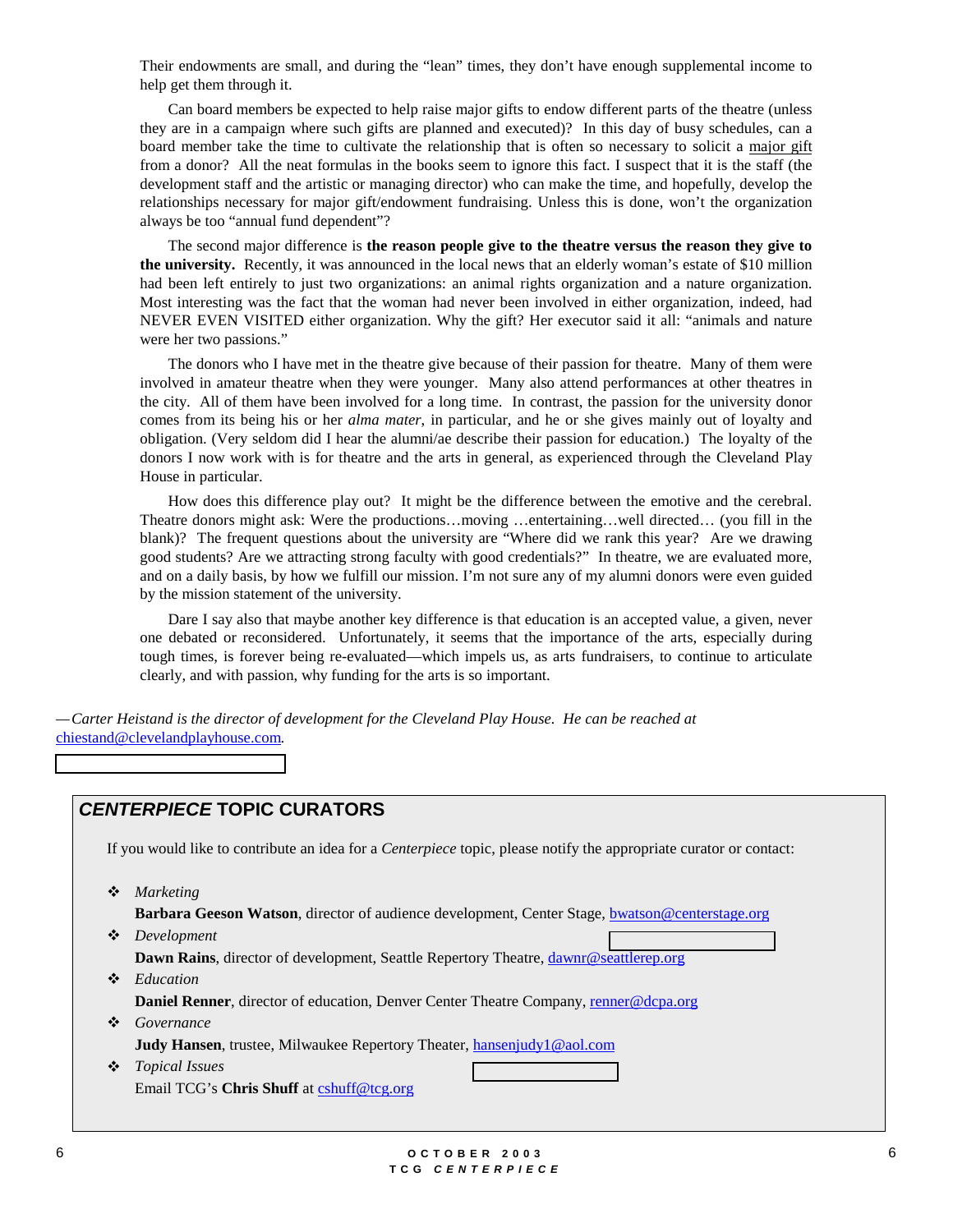## **ENDOWMENT & MAJOR GIFTS TEAMCULTIVATION PLAN**

| Primary Solicitor: New York: New York: New York: New York: New York: New York: New York: New York: New York: New York: New York: New York: New York: New York: New York: New York: New York: New York: New York: New York: New             |            |              |                                          |            |
|--------------------------------------------------------------------------------------------------------------------------------------------------------------------------------------------------------------------------------------------|------------|--------------|------------------------------------------|------------|
|                                                                                                                                                                                                                                            |            |              |                                          |            |
|                                                                                                                                                                                                                                            |            |              |                                          |            |
| <b>Prospect Profile Completed and Attached?</b>                                                                                                                                                                                            | Yes<br>No. |              |                                          |            |
| <b>Solicitation Method:</b>                                                                                                                                                                                                                |            |              | Personalized Letter with Phone Follow-up |            |
| Cultivation Plan: (plan 6 to 8 contacts for your prospect throughout the year; can include personal notes, personal contact, event invitations & follow-up, chatting at an event, sending<br>Rep materials, reviews, tangible items, etc.) |            |              |                                          |            |
| Action:                                                                                                                                                                                                                                    |            | Assigned to: | Deadline:                                | Completed: |
|                                                                                                                                                                                                                                            |            |              |                                          |            |
|                                                                                                                                                                                                                                            |            |              |                                          |            |
|                                                                                                                                                                                                                                            |            |              |                                          |            |